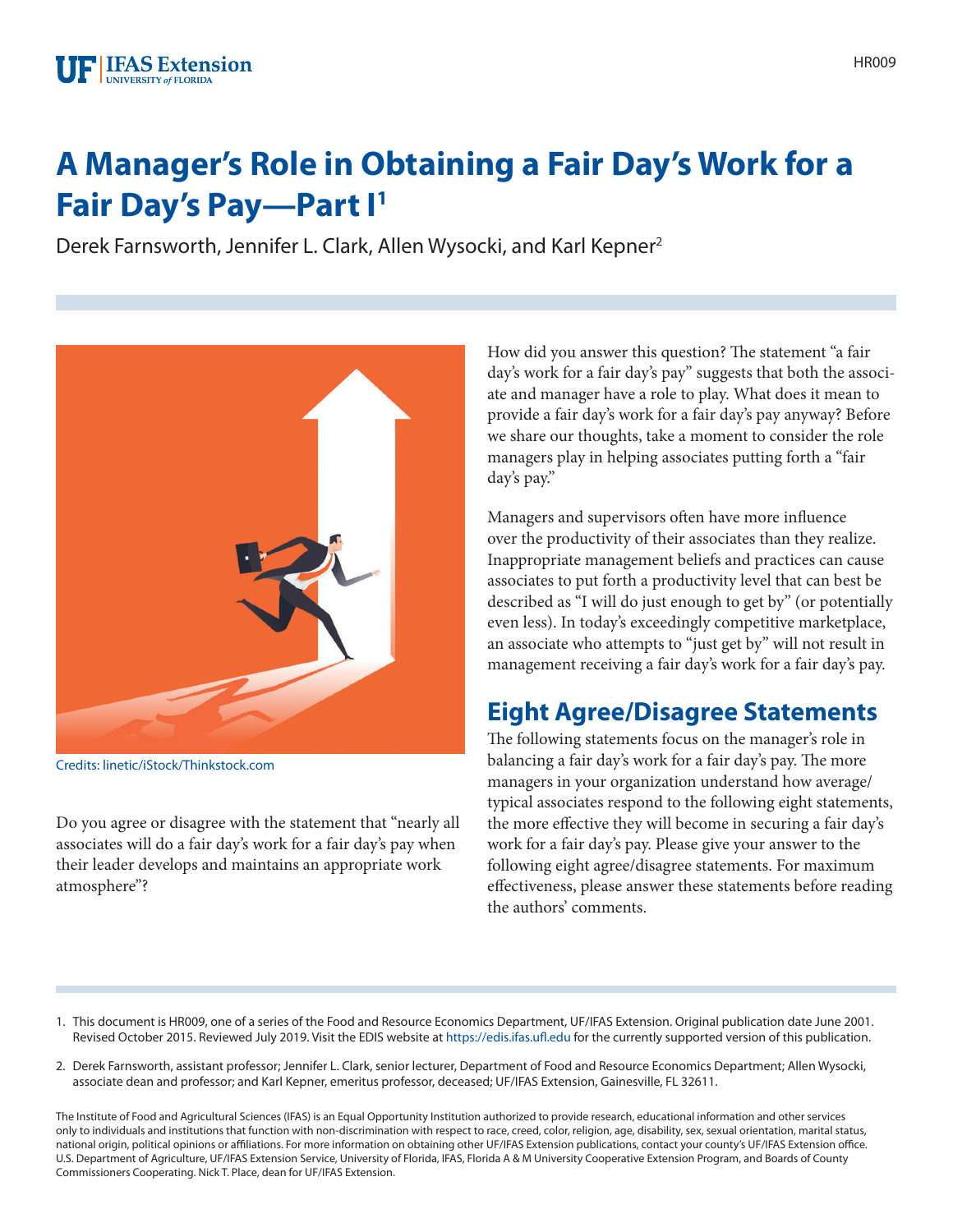- 1.Business organizations are created to benefit owners, employees, and customers. Of these three groups, the group that is most important to the continued success of a business organization is the customer. Agree\_\_\_\_\_\_\_\_\_ Disagree\_
- 2.It is management's responsibility to motivate associates. Agree\_\_\_\_\_\_\_\_\_\_\_\_ Disagree\_\_\_\_\_\_\_\_\_\_\_
- 3.When associates do not behave properly, it is because the wrong person was hired for the job. Agree\_\_\_\_\_\_\_\_\_ Disagree\_\_\_\_\_\_\_\_\_
- 4.If organizations could afford to pay their associates more money, organizational productivity would be improved. Agree\_\_\_\_\_\_\_\_\_\_\_\_ Disagree\_\_\_\_\_\_\_\_\_\_\_
- 5.Managers and supervisors should never praise associates who are doing work that is not up to standard because this results in praise for below-standard performance. Agree\_\_\_\_\_\_\_\_\_\_\_\_\_ Disagree\_\_\_\_\_
- 6.It is good-management practice to mix praise with criticism because it makes the criticism more acceptable to associates. Agree\_\_\_\_\_\_\_\_\_\_ Disagree\_\_\_\_\_\_\_\_
- 7.For every minute that supervisors spend with associates in discussions that involve corrective action and criticism, they should spend as much time in discussions that involve praise and recognition. Agree\_\_\_\_\_\_\_\_\_\_ Disagree\_\_\_\_\_\_\_\_\_
- 8.Most managers and supervisors give associates negative feedback for good performance. Agree\_\_\_\_\_\_\_\_\_ Disagree\_\_\_\_\_\_\_\_\_

Number of your agree statements? \_\_\_\_\_\_\_\_

Number of your disagree statements? \_\_\_\_\_\_\_

### **Authors' Comments**

Your authors believe there is only one "agree" statement and seven "disagree" statements. The following is a discussion of the agree/disagree statements from your authors' perspective (based on current behavioral research).

**Business organizations are created to benefit owners, employees, and customers. Of these three groups, the group that is most important to the continued success of a business organization is the customer.** Disagree. While organizations exist to serve all three groups and business schools profess the importance of the customer, your authors agree with Sam Walton on this agree/disagree statement. The founder of Wal-Mart was once quoted as saying that the most important groups that Wal-Mart serves are its associates because if an organization takes care of its associates, the associates will take care of the organization's customers. How employees interact with customers largely determines if these customers will return to do future business with the organization. Therefore, employees are the prime determinant of business success.

#### **It is management's responsibility to motivate associates.**

Disagree. Management cannot motivate associates; motivation must come from within. However, effective managers do have it in their power to work hard at creating and maintaining a positive motivational work environment. It is the existence of this positive motivational work environment that will result in associates being motivated to work at their highest motivational levels.

**When associates do not behave properly, it is because the wrong person was hired for the job.** Disagree. While it is important to hire the right people, managers attempt to hire the best people they can find. Therefore it seems inappropriate to blame poor performance on the hiring process. It seems likely that more inappropriate behavior/ poor performance is caused by poor management than by poor hiring practices.

**If organizations could afford to pay their associates more money, organizational productivity would be improved.** Disagree. In fact, we argue that money is often a great de-motivator, especially when wages are perceived to be unfair or inadequate. We challenge you to find a single person who believes they are being overpaid. This implies that associates expect to be paid what they believe they are worth. The manager must ask whether paying more money will increase motivation of associates over the long term. If money is truly a motivator, then raises should lead to increased productivity. If not, money cannot be considered a true motivator.

**Managers and supervisors should never praise associates who are doing work that is not up to standard because this results in praise for below-standard performance.**  Disagree (even though conventional wisdom might say otherwise). When associates are showing improvement, the effective manager will offer praise. The praise must be sincere, and the improvement noticeable. In general, it is not wise to offer praise for work that is below standard because associates receive mixed signals regarding what is expected. However, if improvement is made even though